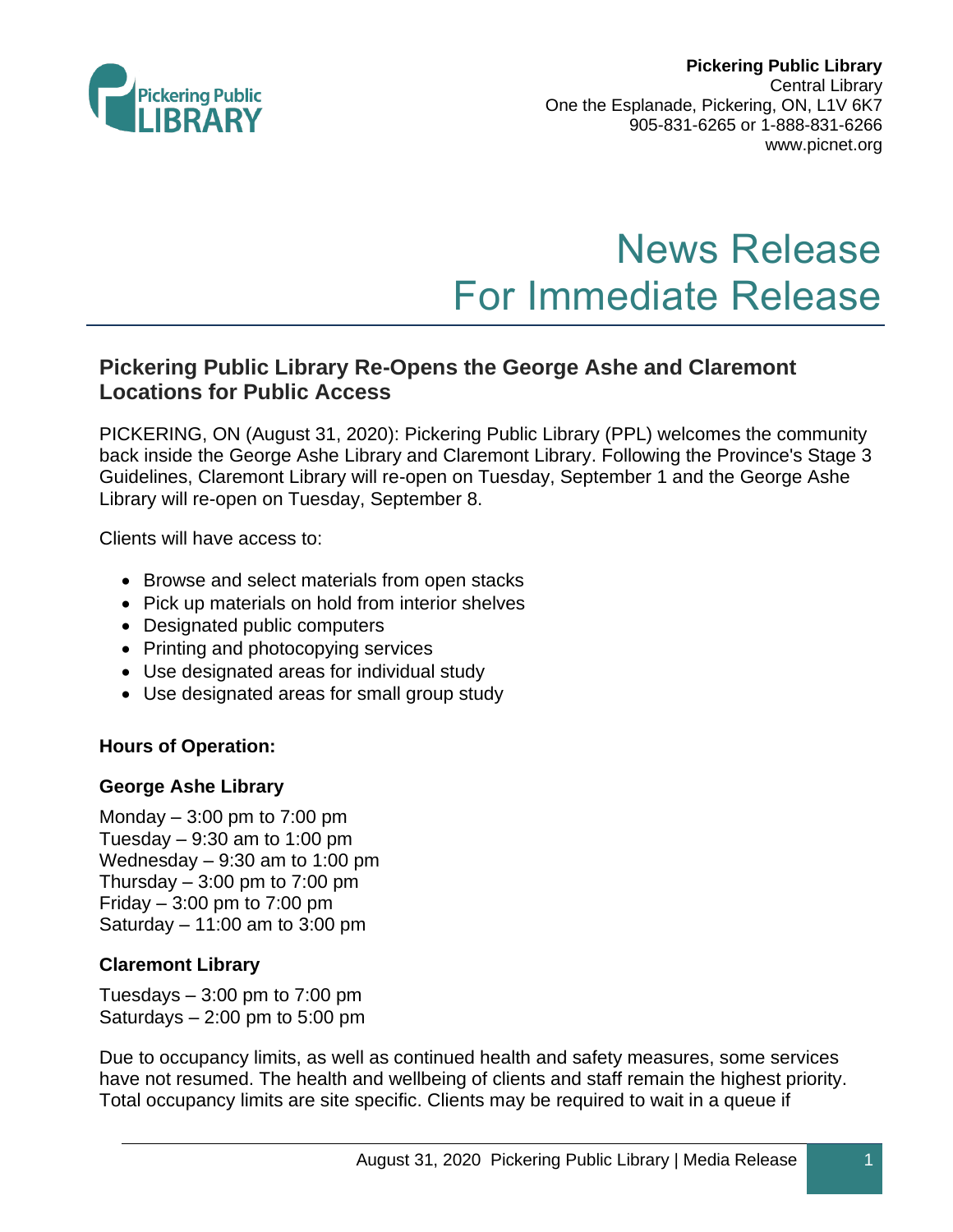

occupancy limits are reached. Rest assured, staff are working diligently to assist all visiting clients as quickly as possible.

Several safety measures have been put in place, including but not limited to:

- Frequent cleaning of high touch surfaces throughout the day.
- Contact tracing information will be requested from visitors.
- Clients must wear a non-medical face mask, at all times, while inside the Library.
- Furniture has been adjusted and/or removed to ensure clients have space to keep a safe distance from others.
- Used materials are quarantined before being returned to the shelf.

The Central Library has also re-opened. Please visit [picnet.org/welcomeback](http://www.picnet.org/welcomeback) for more details regarding hours of operation, services available, and safety measures.

Curbside service will remain available at all locations. Clients no longer require an appointment in advance. Curbside service remains only for hold requests that are ready for pickup. Hours for re-opening locations will expand and match public access operating hours. For details about curbside service, please visit [picnet.org/curbsideservice.](http://www.picnet.org/curbsideservice)

Drop boxes at all locations have re-opened for returns.

www.picnet.org

### **Media Contacts:**

Jackie Flowers CEO Pickering Public Library 905.831.6265 ext. 6222 [jackieflowers@picnet.org](mailto:jackieflowers@picnet.org)

[www.picnet.org](http://www.picnet.org/)

-30-

Pickering Public Library is an award-winning library serving 95,000 City of Pickering residents across 31,000 households with over 41,000 active library card accounts. Operating under the guidance of a Board of Directors, the library is primarily funded through municipal contributions and is comprised of three locations that provide excellence in client experience.

The Library strives to create a connected, intelligent and successful community through innovative technology, programs, outreach, collections and services for all residents.